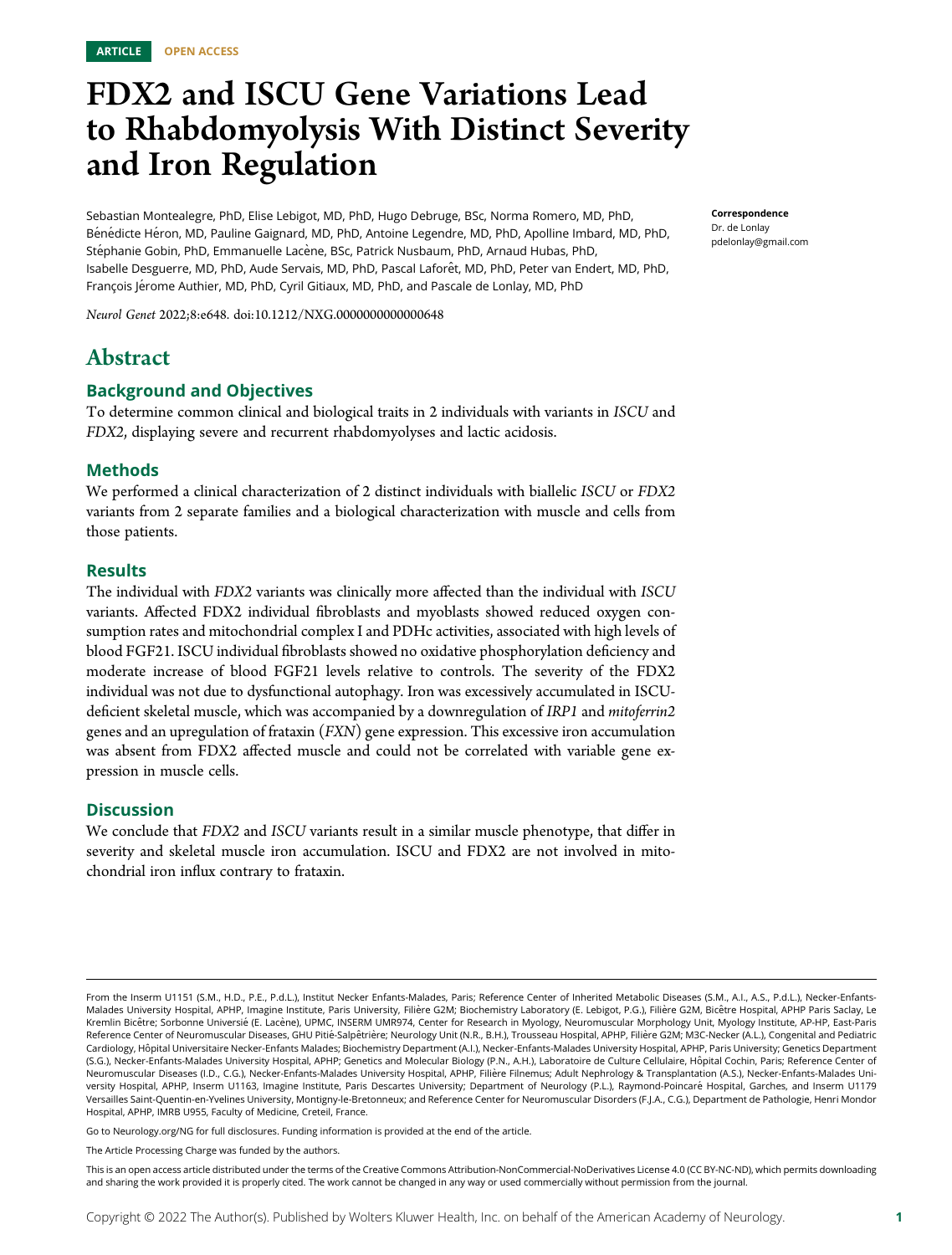## **Glossary**

 $ATP =$  adenosine triphosphate;  $BSA =$  bovine serum albumin;  $CK =$  creatine kinase;  $EBSS =$  Earle's balanced salt solution;  $Fe-S = iron-sulfur; FRDA = Friedreich ataxia; FXN = frataxin; OXPHOS = oxidative phosphorylation; RM = rhabdomyolysis;$ SDH = succinyl dehydrogenase.

Rhabdomyolysis (RM) is an acute injury of skeletal muscle that results from environmental causes or from inherited diseases.<sup>1</sup> In the latter case, RMs are triggered by a catabolic state such as a febrile illness, fasting, and/or effort. Mitochondrial oxidative phosphorylation (OXPHOS) deficiencies are a rare cause of RM, including variants in mitochondrial DNA or in nuclear genes,<sup>2</sup> especially *ISCU* (iron-sulfur [Fe-S] cluster scaffold homolog, OMIM  $#611911$ <sup>3-5</sup> and FDX2 (OMIM #614585)<sup>6</sup> ensuring OXPHOS electron transfer and lipoic acid synthesis.

Deleterious variants in ISCU and FDX2 perturb the assembly of mitochondrial Fe-S clusters. Contrary to other diseases involving the Fe-S cluster pathway and leading to multisystem abnormalities, $\frac{7}{7}$  the clinical picture of patients with ISCU or FDX2 variants is mainly limited to skeletal muscle. Patients related with ISCU variants<sup>8</sup> of northern Swedish descent,<sup>3,8-10</sup> presented with a myopathy characterized by a progressive muscle weakness, frequent ptosis, RM since childhood, and lactic acidosis, worsened by low-level exercise.<sup>8,11,12</sup> The clinical phenotype of a reported  $FDX2$  patient is similar to ISCU phenotype.<sup>6</sup> More recently, FDX2 variants were reported in several patients with optic atrophy and reversible leukoencephalopathy.<sup>13</sup> Biochemical investigations in cells deficient for either ISCU or FDX2 revealed a distinctive deficiency of several mitochondrial Fe-S proteins (complex I, II, and III of the electron transport chain and mitochondrial aconitase).<sup>3,4,6,12-17</sup> Skeletal muscle histology was normal in the FDX2-deficient patient having RM, whereas iron overload was shown in ISCU-deficient myofibers<sup>12</sup> and in FDX2deficient muscle fibers from the patients with neurologic presentation.<sup>13</sup>

Here, we report variants in the genes FDX2 and ISCU in 2 distinct individuals who presented with recurrent episodes of severe RM. We compared biological alterations in skeletal muscle and myoblasts of both individuals, a few data of the FDX2 patient being already described.<sup>18</sup> We investigated autophagy and the expression of genes involved in iron regulation.

# **Methods**

Informed consent was obtained from both individuals after obtaining the ethics approval to work on human samples by the Comité pour la protection des personnes of the University Paris XI (2016) and the declaration of human myoblasts to the Département de la Recherche Clinique et du Développement. Myoblasts from P1 were obtained from skeletal muscle biopsy from the deltoid region and 3 control individuals from the

paravertebral region. Isolation and growth of myoblasts was performed as previously described.<sup>19</sup> No myoblasts were available for P2.

### Genetic Analysis

White blood cells from the affected individuals and their parents were used a source of DNA after informed consent. Genomic DNA  $(1 \mu g)$  extracted from individual  $(P1)$  and his parents was analyzed by whole-exome sequencing as previously reported.<sup>20</sup> For P2, and to exclude known metabolic and calcic genes involved in RM for P1, a panel of genes dedicated to RM was studied as previously described.<sup>19</sup> Bioinformatic analysis was configured for identification of qualitative and quantitative variations.

Pathogenic variants in FDX2 and ISCU were confirmed by using the Sanger method with specific primers. The PCR products were sequenced and a BigDye Terminator Cycle Sequencing Ready Reaction Kit (version 3.1; Applied Biosystems, Foster City, CA) and then analyzed with SeqScape software (version 3.0; Applied Biosystems).

### Myopathologic Study

For each patient, 7-μm cryostat cross-section from deltoid muscle samples was performed for routine histologic staining (hematoxylin-eosin, oil red, periodic acid–Schiff, Gomori trichrome, succinyl dehydrogenase [SDH], and cytochrome c oxidase). In addition, Perls staining was used for iron  $(Fe<sup>3+</sup>)$ visualization. Automated immunochemistry for regenerating myofibers (CD56/NCAM) (clone #NCL-CD56-1B6, 1/100; Novocastra, Antony, France) and complement activation (MAC/C5b-9) (clone #ab55811, 1/50; Dako, Glostrup, Denmark) were performed using Bond-III automaton (Leica, Nanterre, France).

### Electron Microscopy

Samples were fixed in glutaraldehyde (2.5%, pH 7.4), followed by postfixation in osmium tetroxide (2%) and embedded in resin (EMBed-812; Electron Microscopy Sciences, Hatfield, PA). Ultra-thin sections were stained with lead citrate and uranyl acetate, observed using a Philips CM120 electron microscope (Philips, Amsterdam, the Netherlands) and recorded with a Morada camera (Soft Imaging System, Münster, Germany).

### Gene Expression Analysis

Total RNA from skeletal muscle was obtained by TRIzol extraction (Invitrogen, Waltham, MA). Complementary DNA was synthesized from 1 μg of total RNA by means of the High Capacity RNA-to-cDNA Kit (Applied Biosystems) after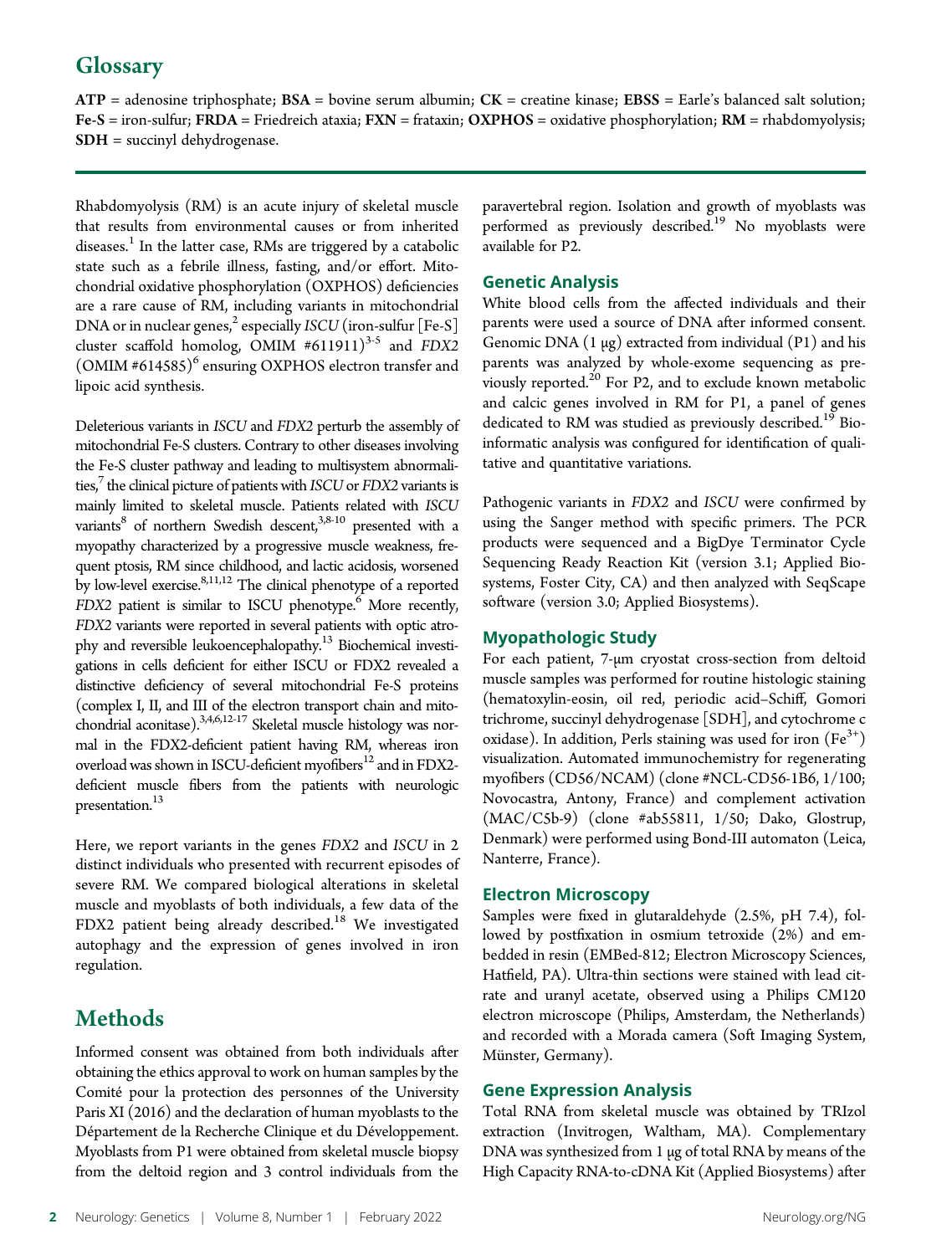

(A–I) Histochemical and electron microscopy analysis of deltoid muscle biopsy. (A) Gomori trichrome staining shows slight mitochondrial (fuchsinophile) subsarcolemma overload. (B) (ORO) important lipid accumulation. (C) (ATP 9.40) predominance of fibers type 1. (D) (COX) absence of COX coloration in a few fibers. (E) (SDH) almost complete absence of SDH enzyme activity in muscle fibers, control SDH section in the up corner. (F) No iron deposit was noted in Perls coloration. (G–I) Ultrastructural study shows the presence of abnormal mitochondria containing palisade crystals, proliferation of mitochondrial crests with osmiophilic inclusions in some mitochondria, and numerous lipid droplets. ATP = adenosine triphosphate; COX = cytochrome c oxidase; SDH = succinyl dehydrogenase.

depleting genomic DNA. The expression of IRP1, mitoferrin2, and frataxin (FXN) genes in skeletal muscle was assessed by quantitative reverse transcription PCR using Power SYBR Green PCR Master Mix, using β-actin as a housekeeping gene. The RQ value was equal to  $2\Delta\Delta ct$ where  $\Delta \Delta ct$  is calculated by (Ct target – Ct  $\beta$ -actin) test sample − (Ct target − Ct β-actin) calibrator sample. Each value was derived from 3 technical replicates. The probes were as follows: FXN: Fw: 5'-ccttgcagacaagccataca-3', Rv: 5'-ccactggatggagaagatag-3<sup>'21</sup>; IRP1: Fw: 5'-tgcttcctcaggtgattggctaca-3',  $Rv: 5'$ -tagctcggtcagcaatggacaact-3'<sup>22</sup>; mitoferrin2: Fw: 5'ctgcgtgatgtaccccatcg-3', Rv: 5'-cctgttgctgtgacgttcag-3'<sup>23</sup>; and β-actin Fw: 5'-cagcggaaccgctcattgccaatgg-3', Rv: 5'-tcacccacactgtgcccatctacga-3'.

#### OXPHOS Measurement

Mitochondrial respiratory chain complex activities were measured in skeletal fibroblasts by standard spectrophotometric assays.<sup>24</sup>

#### Oxygen Consumption Rate Measurements

The assays were performed as previously described, $19$  using  $2 \times 10^4$  myoblasts/well in XF96 plates (Seahorse Bioscience) to evaluate the cellular  $O_2$  consumption in a Seahorse Bioscience XF96 extracellular flux analyzer.

### Mitochondrial Enrichment of Myoblasts and Fibroblasts

Approximately  $2 \times 10^6$  cells were trypsinized, washed in cold 1× phosphate-buffered saline, and lysed in buffer A (250 mM saccharose, 20 mM Tris-base, 40 mM KCl, and 2 mM EGTA

pH 7.2) supplemented with 1 mg/mL bovine serum albumin (BSA), 10% wt/vol Percoll, and 0.01% wt/vol digitonin for 10 minutes on ice. Cells were spun down 5 minutes at 5,000g in a tabletop centrifuge. The pellet was harvested and washed in buffer A + 1 mg/mL BSA, further spun down, and finally lysed in buffer M (50 mM Tris-Cl pH 7.5, 100 mM NaCl, 50 mM NaF, 40 mM β-glycerophosphate, 5 mM EDTA, and 1% Triton-X100) 20 minutes on ice. Enriched mitochondrial membranes were harvested by centrifugation at 10,000g for 10 minutes at 4°C and finally boiled in sample buffer with reducing agent.

### Western Blotting

Lysis of myoblasts and fibroblasts was performed as previously described.<sup>19</sup> Primary antibodies anti-LC3-B (clone 4E12, 1:1,000; MBL International, Woburn, MA) and antiβ-actin (sc-81178; Santa Cruz Biotechnology, Dallas, TX) were detected with horseradish peroxidase–conjugated secondary antibody and enhanced chemiluminescence detection. Lipoic acid (Abcam ab18724 1:800) and SDH-A (Abcam ab14715 1:2,000) were used after mitochondrial enrichment as described above.

### FGF-21 Measurements

Plasma from 4 healthy controls and FDX1L and ISCUdeficient individuals was used to perform ELISA measurements (Quantikine ELISA, Human FGF-21; R&D Systems, Bio-Techne, Minneapolis, MN) as previously described.<sup>19</sup>

### Data Availability

Cells and raw data sets are available on reasonable request.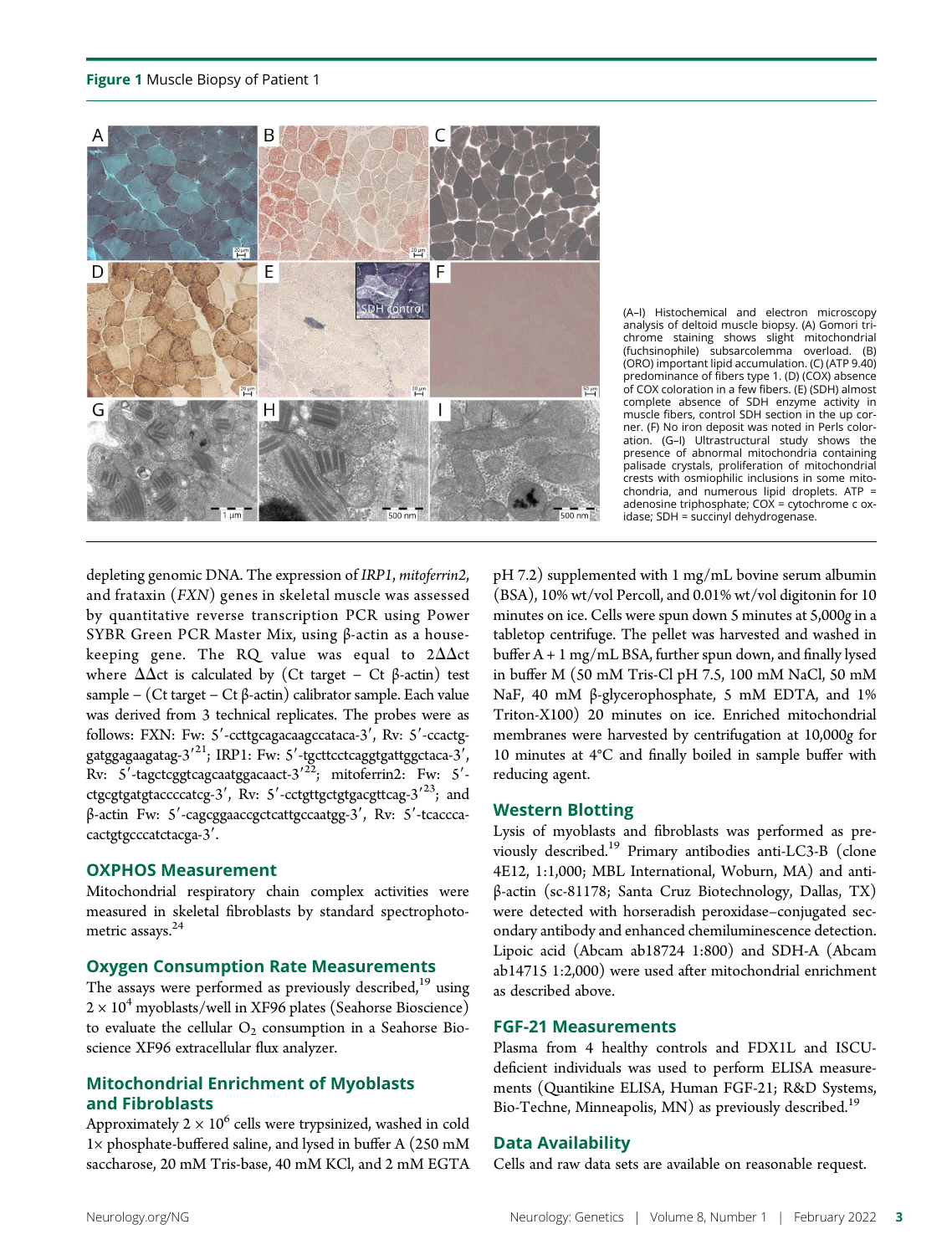#### Figure 2 Muscle Biopsy of Patient 2



(A) Mild myopathic changes with centronucleated fibers and perifascicular basophilic fiber (arrow). (B) CD56/NCAM immunostaining showing large area of grouped positive regenerating fibers (star). (C) Membrane attack complex/C5b9 immunostaining showing rabbit poop deposits (arrows) at the surface of nonnecrotic fibers. (D and E) Histoenzymatic reaction for succinyl dehydrogenase (SDH) showing decreased SDH activity in patient (D) compared with control (E). (F and G) Perls staining showing mild iron (Fe<sup>3+</sup>) overload in some myofibers (F; arrows); higher magnification showing the punctuated appearance of iron deposition (G; arrow) corresponding to the intracellular location of mitochondria.

### Results

### Clinical and Biological Phenotype

Two female individuals aged 21 (P1-FDX2) and 18 (P2- ISCU) years were the subjects of the study. A few biological data of P1 have been briefly reported in a large cohort of patients with variants within the Fe-S cluster or the lipoic acid biosynthesis pathways.<sup>18</sup> These patients were born from related families of Romanian and French (Guadeloupe) origin, respectively. P1 lost her sister at age 16 years from the same disease, during an episode of RM and lactic acidosis. Both individuals P1 and P2 were born at term, with height and weight in the normal range as well as motor and cognitive development. They obtained their general bachelor's degree.

They have recurrent RM episodes precipitated by febrile illnesses, fasting, exercise, cold, or fatigue, sometimes without trigger, associated with palpitations and dyspnea related to lactic acidosis. The first episode occurred at age 6 years in P1 and 14 years in P2, associated with lactic acidosis. The presenting symptoms were generalized weakness, inability to walk, myalgia, polypnea, and dark urine. The reflexes were usually preserved. The CNS was typically spared during the episodes. In P1, the

number of RMs was 2–3 per year until age 12 years; then, the frequency has gradually decreased, without recurrence since age 18 years. Renal failure was frequently associated. Cardiac arrest occurred in 1 episode. P2 presented with 9 episodes of RM since age 14 years. At disease onset, a facial edema with transient malar erythema was associated with P2 RM. Both patients displayed 1 episode of pulmonary embolism at age 18 years. During acute RM, plasma creatine kinase (CK) levels were markedly elevated (maximum peak levels 105,000 U/L in P1, 200,000 U/L in P2, N <200 U/L) with overt myoglobinuria. Lactate dehydrogenase and aspartate aminotransferase were concomitantly elevated (data not shown) as well as lactate concentrations in blood  $(4-23 \text{ mmol/L}; \text{N} < 2.2 \text{ mmol/L})$  and acidosis (i.e., pH 6.80). During the episodes, treatment with IV fluids and alkalinization was proposed, associated in a few cases with dialysis.

Between episodes, the individuals presented generalized weakness, more pronounced in P1 who had muscle pain worsened by mild effort, predominantly in the lower limbs, an amyotrophy, and a mild muscle deficit. The walking perimeter was 100–150 m without assistance for P1, and longer for P2, who was able to go to school by herself. CK levels were normal or subnormal in both individuals. Sensory and motor nerve conductions were normal, and needle EMG showed a myogenic pattern in both patients. The P1 leg muscle MRI showed fatty infiltration at age 12 years. Echocardiogram was normal in both patients. Cardiopulmonary exercise tests were performed in P1 and P2 at age 18 years.<sup>25</sup> Both tests were maximal, as suggested by the ventilatory ratio >1.1 and the effort intensity score (on the modified Borg scale graduated from 0 to 10) >8. P1 reached a peak oxygen uptake equal to 5.8 mL/kg/min (18% of theoretical value), whereas P2 reached an oxygen uptake equal to 12.7 mL/kg/min (40% of theoretical value), indicating a much more impaired adaptation of peripheral muscle in P1.

Amino acid analysis in P1 plasma showed constant elevation of alanine and mild decrease of branched chain amino acids, whereas it was normal in P2 plasma. In urine, lactate and alpha-ketoglutarate were detected at higher levels in P1 than in P2. Normal results were obtained for total and free carnitine and blood acylcarnitine profile.

In P1, the administration of coenzyme Q10 and vitamins including riboflavin and thiamine did not prevent RM. In P2, administration of steroids for 4 months and methotrexate for an initial clinical suspicion of dermatomyositis did not improve the patient. Her antibodies were negative (RaCh, MuSK, and MSA).

### Muscle Pathology

In P1, a first muscle biopsy realized at age 6 years was considered as normal in terms of pathologic findings (data not shown). A second deltoid biopsy performed at age 18 years (Figure 1) revealed slight mitochondrial (fuchsinophile) subsarcolemma overload (A), an important lipid accumulation (B), a predominance of fibers type 1 (C), an absence of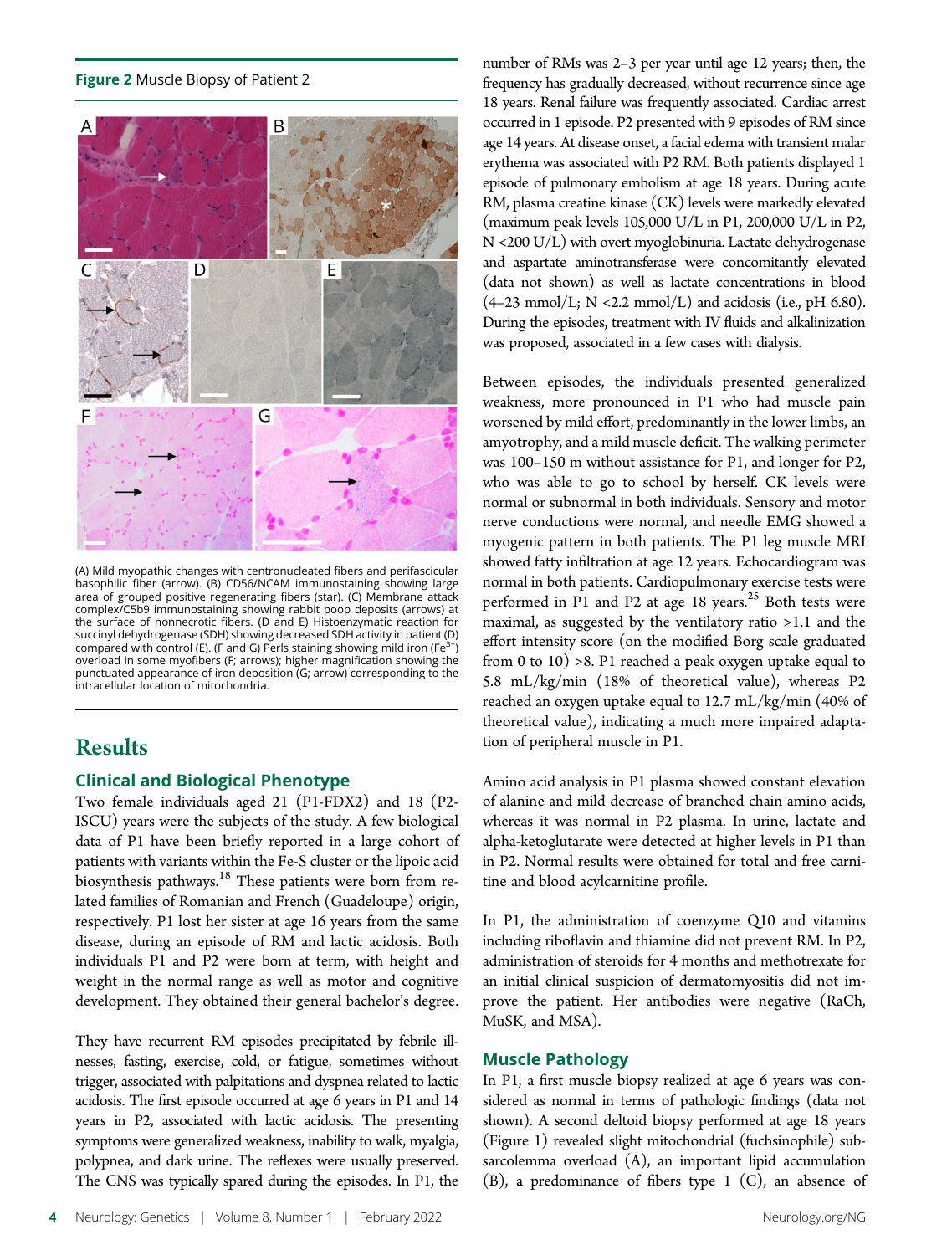

(A) Lipoic acid was detected in the mitochondrial-enriched fraction of myoblasts (left panel) or fibroblasts (right panel). Succinyl dehydrogenase (SDH)-A was used as loading control. Gels are representative of n = 3 independent experiments with similar results. (B) The oxygen consumption rate (OCR) of 2 controls and P1 myoblasts was evaluated by Seahorse experiments on stimulation with olygomycin (O), FCCP (F), and rotenone + antimycin A (R+A) at the indicated<br>time points. Data represent a single experiment with n = 5 technical re triplicates. (D) Control or P1 myoblasts were incubated in growth medium (GM), starved in Earle's balanced salt solution for the indicated time points with or without bafilomycin A (Baf), or refed with growth medium for 2 hours, after 5 hours of starvation (RF). After lysis and washing, LC3 lipidation was detected by Western blotting. β-Actin was used as loading control. (E) Quantification of LC3 lipidation as on D. Bars are mean + SEM of n = 3 independent experiments. (F) RNA was extracted from muscle biopsies of 2 control individuals and from P2. After reverse transcription, the gene expression levels of frataxin (*FXN*), *IRP1,*<br>and *mitoferrin2* were evaluated by quantitative reverse tr to β-actin. Bars are mean + SEM of n = 3 technical replicates. (G) RNA was extracted from 2 control myoblasts or P1. After reverse transcription, the gene<br>expression was evaluated as above. Data represent 2<sup>–(ΔΔCt)</sup> relati out of n = 3 independent experiments.

cytochrome c oxidase coloration in a few fibers (D), an almost complete absence of SDH enzyme activity in muscle fibers (E), and no iron deposit in Perls coloration (F). Ultrastructural study showed the presence of abnormal mitochondria containing palisade crystals, proliferation of mitochondrial crests with osmiophilic inclusions in some mitochondria, and numerous lipid droplets (G–I).

In P2, deltoid muscle biopsy performed at age 18 years (Figure 2) showed mild myopathic changes with centronucleated fibers and perifascicular basophilic fiber (A).

CD56/NCAM immunostaining showed large area of grouped positive regenerating fibers (B). Membrane attack complex/ C5b9 immunostaining showed deposits at the surface of nonnecrotic fibers (C). Histoenzymatic reaction for SDH showed decreased SDH activity compared with control (D and E). Perls staining showed mild iron  $(Fe<sup>3+</sup>)$  overload in some myofibers (F and G).

### Molecular Investigations

We first excluded fatty acid oxidation defects by biochemical investigation in both individuals (data not shown). Subsequently,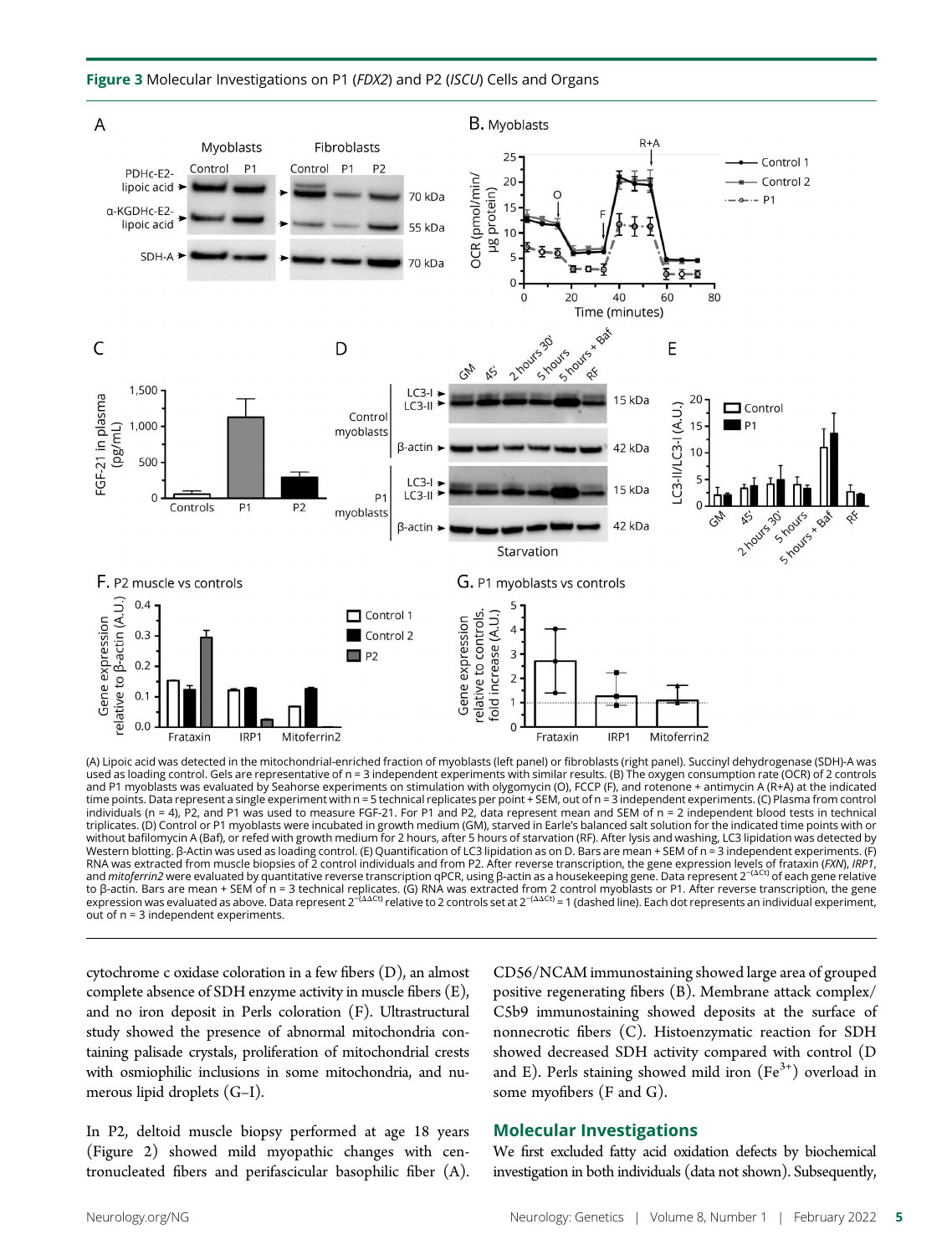genomic DNA from both patients was investigated by using whole-exome sequencing (P1) and a panel of genes involved in RM by next-generation sequencing (P2). Only 1 candidate gene per patient was retained by its function and by variants found, FDX2 (P1), and ISCU (P2). In P1, the homozygous variant c.1A>T in FDX2 (NM\_001031734.2), previously reported in another patient, $6$  was found, causing the loss of the primary start codon. In P2, the homozygous variant c.418+382 G>C (NM\_213595.3) in intron 4 in ISCU was noted, as already reported.3,9,17,26-28 Both the next-generation sequencing of the dedicated RM panel of genes (P1) and the Sanger sequencing (P1 and P2) confirmed these variants in both individuals and indicated that the parents were heterozygous for 1 of them. Healthy siblings had no variant or only 1 heterozygous variant (data not shown). The deceased sibling of P1 was not tested.

### FDX2 and ISCU Variants Cause Mitochondrial Dysfunction

Considering the key role of both genes in mitochondrial homeostasis, we suspected that key mitochondrial functions might be perturbed in the absence of functional FDX2 and ISCU protein. Therefore, we investigated and compared when possible different mitochondrial tests including respiratory chain enzymes by spectrophotometry, mitochondrial lipoylated proteins by immunoblotting, oxygen consumption by the Seahorse technology in patient myoblasts, and FGF-21.<sup>29</sup>

The enzymatic activities of the mitochondrial respiratory chain complexes were realized in fibroblasts of both patients (P1 with FDX2 variants and P2 with ISCU variants). The results showed a moderated decrease of complex I activity and lipoylated PDHc in fibroblasts of P1, whereas complex II, complex III, α-KGDHc, and aconitase activities were normal.<sup>18</sup> In fibroblasts of P2, results were normal for all mitochondrial complexes and for α-KGDHc activity (data not shown).

The lipoylation levels of the E2 subunit of PDHc and α-KGDHc were not altered in fibroblasts of both individuals (Figure 3A, right panel) in agreement with a previous report on P1 fibroblasts.<sup>18</sup> No difference was observed in both individuals, deficient for either FDX1L or ISCU proteins. Importantly, the lipoylation normality was not due to the choice of the tissue as it was also normal in FDX2-deficient myoblasts (Figure 3A, left panel).

Oxygen consumption rates decreased in FDX2-deficient myoblasts, even in basal conditions (Figure 3B). These results correlated with the decreased oxygen uptake by peripheral muscle during the effort test that was worsened in P1 than in P2 and with the result of FGF-21 measured in basal condition that was very elevated in plasma of P1 and moderately increased in P2 (Figure 3C). These observations strongly suggest a greater respiratory capacity failure downstream of mutated FDX2 than mutated ISCU.

### Variants in FDX2 Individuals Do Not Cause Defective Mitophagic Clearance

We speculated that FDX2 and ISCU diseases might perturb mitophagy, as adenosine triphosphate (ATP) is required for initiation and progression of macroautophagy<sup>30</sup> and for degradation of soluble cytosolic proteins in lysosomes. $31$ Thus, we examined the consequence of a loss of FDX2 in the activity of autophagy, by determining the regulation of the autophagosomal marker LC3 level in basal conditions, starvation (Earle's balanced salt solution [EBSS]), and refeeding. Immunoblot revealed the presence of LC3 II staining in fasting condition (EBSS) in control and patient myoblasts deficient for FDX2, suggesting correct induction of autophagy (Figure 3, D and E). Moreover, the accumulation of LC3-II was similar after blocking autophagosome degradation by bafilomycin, and LC3 II level normalized in individuals' myoblasts after refeeding. Thus, autophagic flux was not altered by the absence of FDX2.

### Iron Pathway

The ISCU-deficient skeletal muscle (P2) showed a histology pattern of iron overload, whereas the FDX2-deficient muscle (P1) did not. Iron is transported into cells on its ferric form  $(Fe<sup>3+</sup>)$  after binding to the cytosolic transferrin receptor. Transcriptional regulation of iron-responsive proteins was investigated in skeletal muscle (P2) or myoblasts (P1) relative to controls, including IRP1 (aconitase 1 that regulates import of iron into cells by modulating transferrin), mitoferrin2 (a mitochondrial iron transporter that mediates iron transport across the mitochondrial inner membrane), and FXN (a mitochondrial protein involved in assembly of Fe-S clusters and in iron storage protein). In agreement with the iron overload in P2, mitoferrin2 and IRP1 gene expression was downregulated in P2's skeletal muscle relative to 2 control muscles, at the same time that FXN gene expression was upregulated (Figure 3F). In the absence of P1 skeletal muscle, we performed similar experiments in myoblasts from P1 (Figure 3G), where we found no significant up- or downregulation of any of the above genes.

### **Discussion**

De novo synthesis of the 2Fe-2S cluster is accomplished on the scaffold protein ISCU<sup>14,32,33</sup> with the help of  $FDX2^{34,35}$ and FXN that form a dynamic complex with  $ISCU$ .<sup>36,37</sup> In humans, ISCU deficiency has been widely reported, whereas FDX2 variants have been reported at least twice. Contrary to other diseases involving the ISC assembly machinery, the phenotype resulting from variants in either ISCU or FDX2 is mainly restricted to skeletal muscle. $8,12$  Here, we report 2 individuals with recessively inherited variants in either ISCU or FDX2 genes, with recurrent episodes of RM associated with muscle weakness and lactic acidosis. Except the onset of RM and a ptosis noted in P2, the clinical phenotype was similar in both individuals, although more severe in FDX2-deficient patient.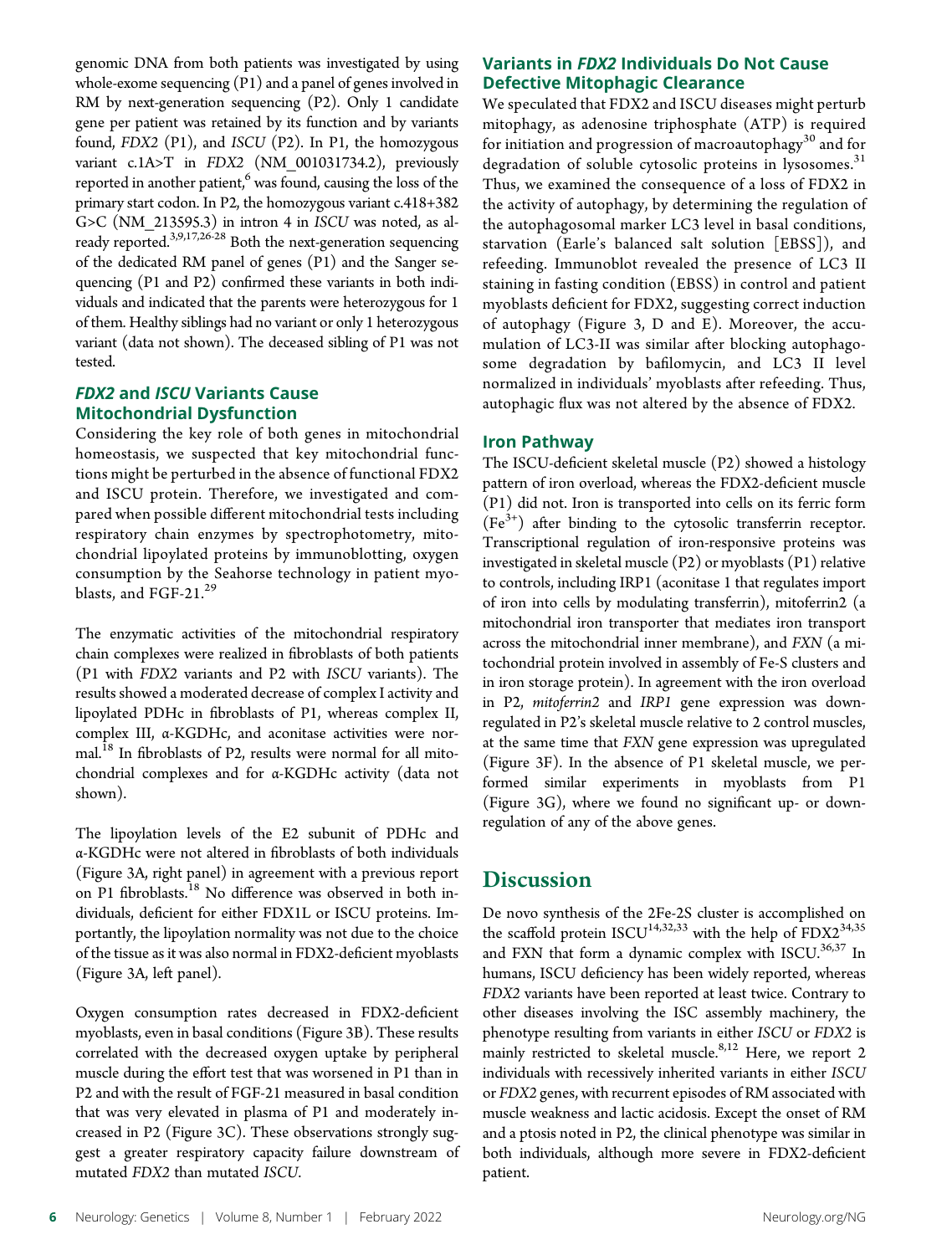According to the clinical phenotype, the biochemical phenotype and the effort test were also more severe in FDX2 deficiency than in ISCU deficiency, with an increase of blood FGF-21 that was more pronounced in P1 than in P2 and a greater decrease of oxygen uptake by peripheral muscle during effort tests. We also found a decrease in mitochondrial respiratory chain complex I and PDHc activities<sup>18</sup> in P1 fibroblasts. The mitochondrial respiratory chain complexes II and III were normal in fibroblasts from both individuals, although they were markedly decreased in previously reported patients with FDX2 or ISCU deficiency.<sup>5,6</sup> In P1 myoblasts, basal respiration, spare respiratory capacity, and ATP production were severely reduced compared with healthy controls, strengthening the observations obtained previously in fibroblasts.<sup>18</sup> On that report, we showed that unexpectedly, PDHc-E2 and α-KDGHc-E2 were correctly lipoylated in the absence of FDX2, as opposed to several other Fe-S clusterforming proteins. Here, we verified that finding, extended it to ISCU-deficient fibroblasts, and verified tissue independence by showing correct lipoylation in FDX2-deficient myoblasts. If lipoylation is considered as a proxy of ISC maturation, these data imply that both ISCU and FDX2 are redundant in Fe-S biogenesis. However, P1 has a severe phenotype, whereas her sister bearing the same variation already died. A possible explanation may rely on the second ferredoxin FDX1, which is also important for ISC biogenesis.<sup>6,34,35</sup> Concerning ISCU protein, almost absent in muscle tissue from ISCU-deficient patients, it was present in other examined tissues.<sup>3,4,16</sup> Therefore, the tissue specificity in ISCU myopathy can be attributed to several factors, including tissue and differentiation-specific abnormal mRNA splicing<sup>15,16,38</sup> that our patient shares.

Alternatively, and beyond tissue specificity, both ISCU and FDX2 might have another function in addition to ISC biogenesis. Indeed, oxidative stress destabilizes the small amounts of normal ISCU protein generated in patient's skeletal muscles.<sup>15</sup> On that line, we suspected that mitophagy, a selective form of autophagy that specifically targets mitochondria through autophagolysosomal activity in response to the stresses,<sup>39</sup> could also be affected in the absence of ISCU or FDX2. Indeed, mitophagy can be impaired as ATP is required for initiation and progression of macroautophagy<sup>30</sup> or for degradation of soluble cytosolic proteins in lysosomes. $31$ Moreover, our ongoing investigations indicate that autophagy deficiency is linked with development of RM events in other genetic backgrounds.<sup>40</sup> Unfortunately, we failed to see any alteration in autophagic flux of FDX2-deficient myoblasts, indicating that autophagy alteration is not a core molecular marker for RM events. In the absence of P2 myoblasts, we cannot extend the same statement to ISCU, although it is unlikely to have a major autophagic defect in a relatively milder disease scenario.

Another difference between both individuals with variants in either ISCU or FDX2 genes was the muscle biopsy findings. Both showed a specific decreased SDH coloration, but only ISCU myopathy was associated with an iron load. Under

normal conditions, on increase in iron concentration, the mRNA synthesis of the transferrin receptor is downregulated and vice versa. IRP1 (aconitase 1) controls import of iron in cells by modulating transferrin, whereas mitoferrin2, a mitochondrial iron transporter, mediates iron transport across the mitochondrial inner membrane. The intracellular iron overload in ISCU (P2) skeletal muscle was associated with a decrease in IRP1, as already reported $3,15,41$  and a decrease of mitoferrin2 gene expression that is in contradiction with another study.<sup>41</sup> These results are consistent with a musclespecific alteration of iron homeostasis in this disease compared with FDX2 disease. Whether gene regulation is a cause or a consequence cannot be established from our experiments. However, we favor the hypothesis of an initial iron load coming from the extracellular milieu that cannot be passed through the ISC biogenesis chain; in turn, iron will accumulate inside the cell, thereby downregulating genes necessary for iron import. Compared with P2, we found that in P1 myoblasts, there was no modification of IRP1 or mitoferrin2, confirming the absence of iron accumulation in skeletal muscle of this patient.

Like in P1 myoblasts in which FXN tended to be upregulated, there is a clear upregulation of such gene in P2 muscle cells.<sup>42</sup> FXN is a mitochondrial protein involved in assembly of Fe-S clusters through its interaction with the ISCU-NFS1- ISD11 complex,43,44 but also in iron storage or as an iron chaperone. Its deficiency leads to ISC deficiency, mitochondrial dysfunction, $45$  and major mitochondrial iron accumulation.<sup>45,46</sup> Because FXN binds  $ISCU^{47}$  and stimulates persulfide transfer to ISCU,<sup>48</sup> it might act as a compensatory protein to fulfill the demand for Fe-S biogenesis, altered in case of ISCU deficiency.<sup>42</sup> It might be interesting to know whether in Friedreich ataxia (FRDA), where FXN expression is insufficient, ISCU might play a compensatory effect. In the case of FDX2, FXN might also mildly compensate for its absence, although from our experiments, this is not totally evident despite a trend. However, since FDX2 intervenes only after FXN in the ISC machinery, it could be expected that FXN does not compensate FDX2 deficiency.<sup>48</sup> Of interest, the increased iron uptake in FRDA is related to marked transferrin receptor 1 and mitoferrin2 upregulations that facilitate mitochondrial iron influx and a decreased expression of the iron exporter, ferroportin 1, leading to decreased cellular iron  $\text{efflux.}^{49-51}$  Thus, we can conclude by our findings that ISCU deficiency and FRDA differ by the expression of IRP1.

In conclusion, variants in FDX2 and ISCU genes lead to a similar phenotype associating RM, muscle weakness, and lactic acidosis, which is more severe in the FDX2 individual. The phenotype is partially related as a common energy deficiency, with P1 showing more mitochondrial-derived inflammation (FGF-21) but no iron accumulation and functional autophagy, whereas P2 shows iron accumulation followed by a regulation of iron regulatory genes, and mild FGF-21 production. Our data confirm that FDX2 is not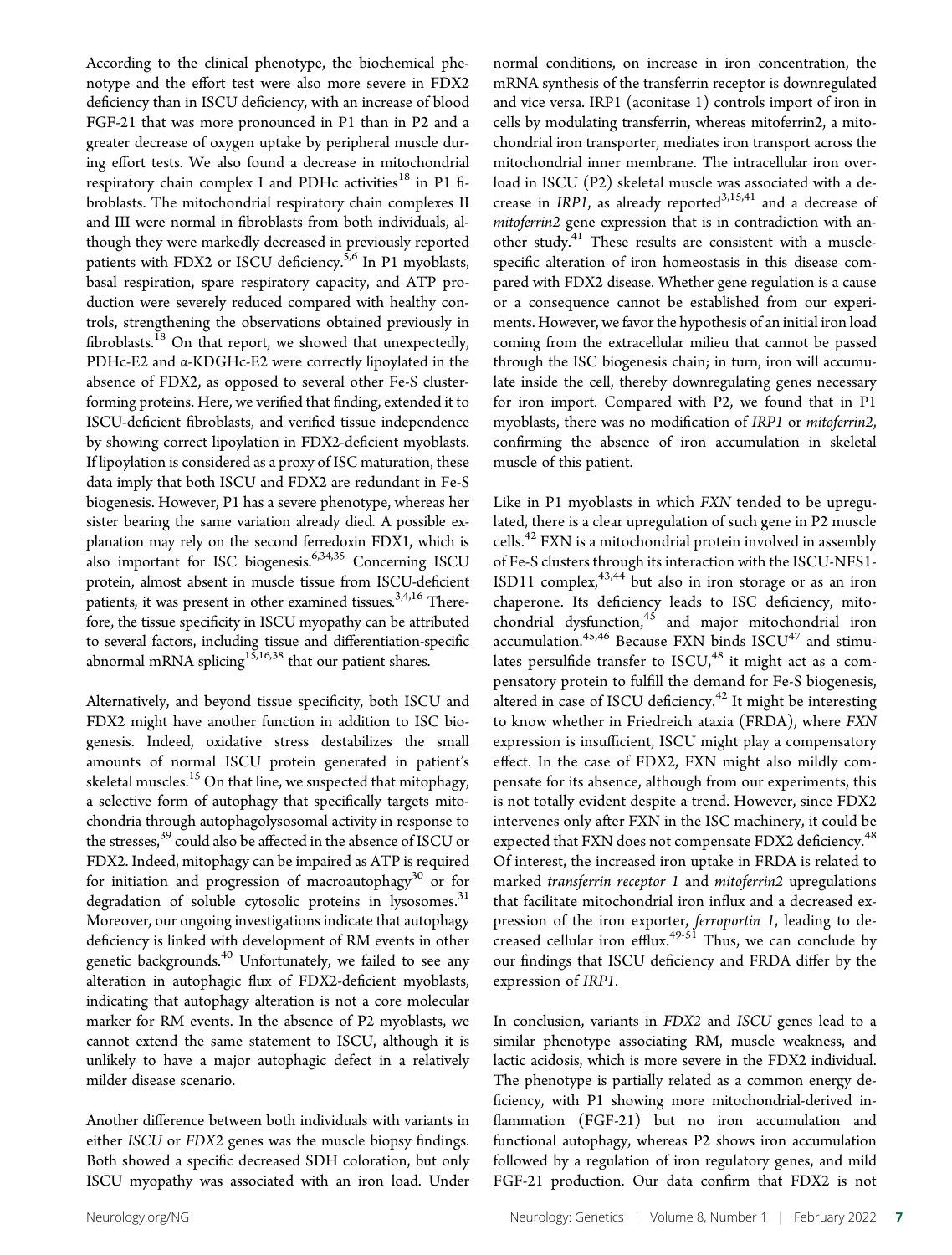involved in mitochondrial iron influx contrary to FXN. In ISCU deficiency, IRP1 downregulation and FXN upregulation also suggest that ISCU is not involved in mitochondrial iron influx. Further studies should focus on the potential effects of iron chelators to modulate ISCU absence.

### Acknowledgment

The authors thank Ivan Nemazzany of the metabolic platform SFR-Necker for assistance with SeaHorse experiments, Christine Bole-Feysot for exome analysis, and Clémence Labasse for the excellent electron microscopy techniques.

### Study Funding

This work was supported by grants to P. de Lonlay from Agence Nationale de la Recherche (ANR-AAPG 2018 CE17 MetabInf), the Association Française contre les Myopathies (AFM 2016-2018 19773), and patient associations (Nos Anges, AMMI, OPPH, No Myolyse, Hyperinsulinisme, Noa Luû). S. Montealegre was supported by a funding from the ANR-AAPG 2018 CE17 MetabInf.

### **Disclosure**

The authors report no disclosures. Go to [Neurology.org/NG](https://ng.neurology.org/content/8/1/e648/tab-article-info) for full disclosures.

### Publication History

Received by Neurology: Genetics February 23, 2021. Accepted in final form October 18, 2021.

#### Appendix Authors

| <b>Name</b>                             | Location                                                                                                                                                                                                                                            | Contribution                                                                                                                                                                                                        |
|-----------------------------------------|-----------------------------------------------------------------------------------------------------------------------------------------------------------------------------------------------------------------------------------------------------|---------------------------------------------------------------------------------------------------------------------------------------------------------------------------------------------------------------------|
| <b>Sebastian</b><br>Montealegre,<br>PhD | Inserm U1151, Institut<br>Necker Enfants-Malades.<br>Paris, France; Reference<br>Center of Inherited<br>Metabolic Diseases, Necker-<br>Enfants-Malades University<br>Hospital, APHP, Imagine<br>Institute, Paris University,<br>Filière G2M, France | Drafting/revision of the<br>manuscript for content,<br>including medical writing for<br>content; major role in the<br>acquisition of data; study<br>concept or design; and<br>analysis or interpretation of<br>data |
| Elise Lebigot,<br>MD, PhD               | Biochemistry Laboratory,<br>Filière G2M, Bicêtre<br>Hospital, APHP Paris Saclay,<br>Le Kremlin Bicêtre, France                                                                                                                                      | Drafting/revision of the<br>manuscript for content,<br>including medical writing for<br>content, and analysis or<br>interpretation of data                                                                          |
| Hugo<br>Debruge, BSc                    | Inserm U1151, Institut<br>Necker Enfants-Malades,<br>Paris, France                                                                                                                                                                                  | Major role in the acquisition<br>of data                                                                                                                                                                            |
| Norma<br>Romero, MD,<br>PhD             | Neurology Unit, Trousseau<br>Hospital, APHP, Filière G2M,<br>Paris, France                                                                                                                                                                          | Analysis or interpretation of<br>data                                                                                                                                                                               |
| <b>Bénédicte</b><br>Héron, MD           | Neurology Unit, Trousseau<br>Hospital, APHP, Filière G2M,<br>Paris, France                                                                                                                                                                          | Patient management,<br>analysis and interpretation<br>of data                                                                                                                                                       |
| <b>Pauline</b><br>Gaignard,<br>MD, PhD  | Biochemistry Laboratory,<br>Filière G2M, Bicêtre<br>Hospital, APHP Paris Saclay,<br>Le Kremlin Bicêtre, France                                                                                                                                      | Analysis or interpretation of<br>data and OXPHOS studies                                                                                                                                                            |

| <b>Appendix</b> (continued)       |                                                                                                                                                                                                                                                                                                                                                                      |                                                               |
|-----------------------------------|----------------------------------------------------------------------------------------------------------------------------------------------------------------------------------------------------------------------------------------------------------------------------------------------------------------------------------------------------------------------|---------------------------------------------------------------|
| Name                              | Location                                                                                                                                                                                                                                                                                                                                                             | Contribution                                                  |
| Antoine<br>Legendre,<br>MD, PhD   | M3C-Necker, Congenital<br>and Pediatric Cardiology,<br>Hôpital Universitaire<br>Necker-Enfants Malades,<br>Paris, France                                                                                                                                                                                                                                             | <b>Effort test</b>                                            |
| Apolline<br>Imbard, MD,<br>PhD    | Reference Center of<br><b>Inherited Metabolic</b><br>Diseases, Necker-Enfants-<br>Malades University Hospital,<br>APHP, Imagine Institute,<br>Paris University, Filière G2M,<br>France; Biochemistry<br>Department, Necker-<br><b>Enfants-Malades University</b><br>Hospital, APHP, Paris<br>University, France                                                      | <b>Biochemical and FGF21</b><br>studies                       |
| Stephanie<br>Gobin, PhD           | Genetics Department,<br>Necker-Enfants-Malades<br>University Hospital, APHP,<br>Paris, France                                                                                                                                                                                                                                                                        | Genetics study                                                |
| Emmanuelle<br>Lacene, BSc         | Sorbonne Universié, UPMC,<br>INSERM UMR974, Center for<br>Research in Myology,<br>Neuromuscular<br>Morphology Unit, Myology<br>Institute, AP-HP, East-Paris<br>Reference Center of<br>neuromuscular diseases,<br>GHU Pitié-Salpêtrière,<br>France                                                                                                                    | Pathology                                                     |
| Patrick<br>Nusbaum,<br>PhD        | Genetics and Molecular<br>Biology, Laboratoire de<br>Culture Cellulaire, Hôpital<br>Cochin, Paris, France                                                                                                                                                                                                                                                            | Myoblast culture                                              |
| Arnaud<br>Hubas, PhD              | Genetics and Molecular<br>Biology, Laboratoire de<br>Culture Cellulaire, Hôpital<br>Cochin, Paris, France                                                                                                                                                                                                                                                            | Myoblast culture                                              |
| Isabelle<br>Desguerre,<br>MD, PhD | Reference Center of<br>Neuromuscular Diseases,<br>Necker-Enfants-Malades<br>University Hospital, APHP,<br>Filière Filnemus, Paris,<br>France                                                                                                                                                                                                                         | Patient management,<br>analysis and interpretation<br>of data |
| Aude Servais,<br>MD, PhD          | Reference Center of<br><b>Inherited Metabolic</b><br>Diseases, Necker-Enfants-<br>Malades University Hospital,<br>APHP, Imagine Institute,<br>Paris University, Filière G2M,<br>France; Adult Nephrology &<br>Transplantation, Necker-<br>Enfants-Malades University<br>Hospital, APHP, Inserm<br>U1163, Imagine Institute,<br>Paris Descartes University,<br>France | Patient management,<br>analysis and interpretation<br>of data |
| Pascal<br>Laforët, MD,<br>PhD     | Department of Neurology,<br>Raymond-Poincaré<br>Hospital, Garches, and<br>Inserm U1179 Versailles<br>Saint-Quentin-en-Yvelines<br>University, Montigny-le-<br>Bretonneux, France                                                                                                                                                                                     | Patient management,<br>analysis and interpretation<br>of data |
| Peter van<br>Endert, MD,<br>PhD   | Inserm U1151, Institut<br>Necker Enfants-Malades,<br>Paris, France                                                                                                                                                                                                                                                                                                   | Supervision                                                   |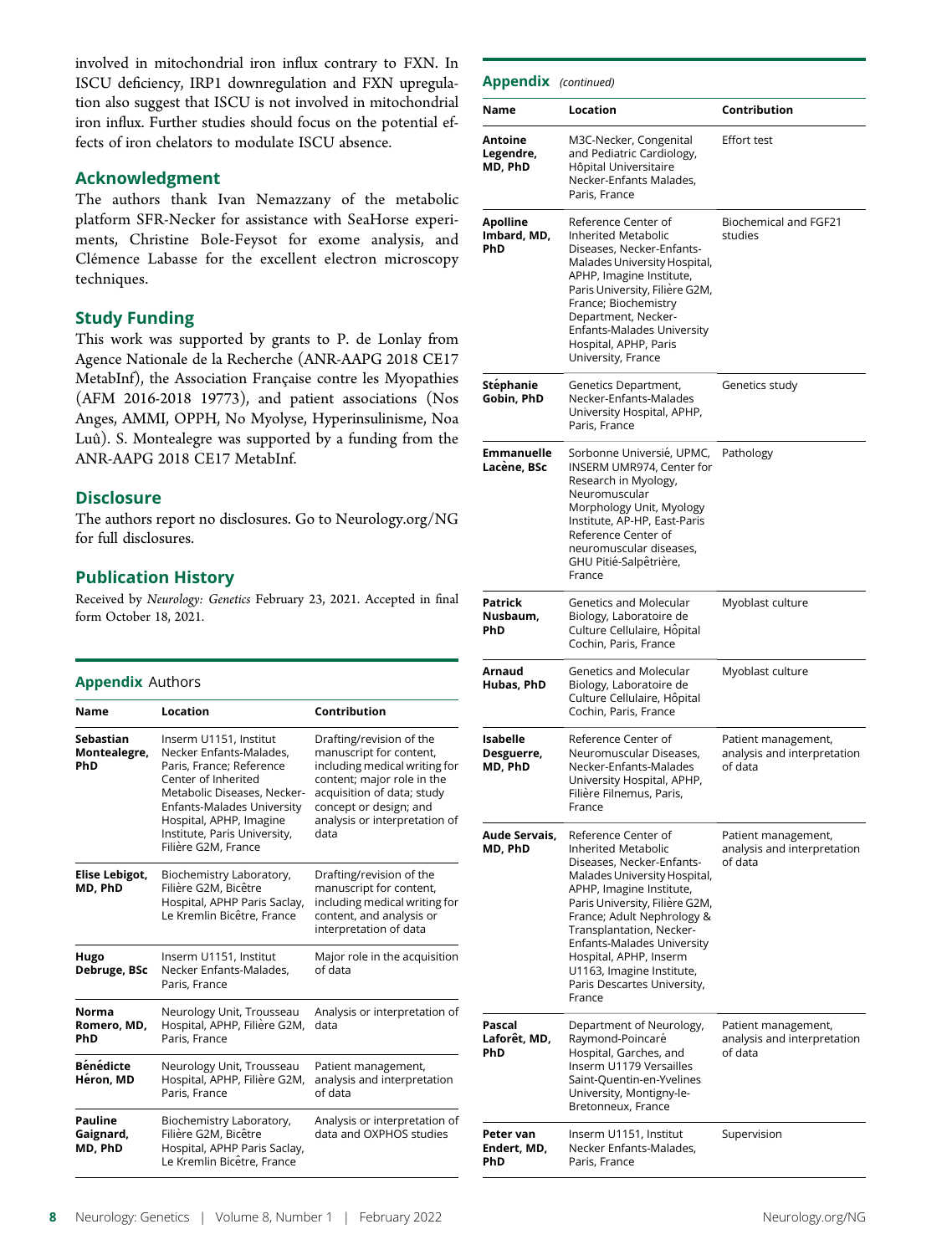#### Appendix (continued)

| Name                                      | Location                                                                                                                                                                                                                                                                                                             | Contribution                                                                                                                                                           |
|-------------------------------------------|----------------------------------------------------------------------------------------------------------------------------------------------------------------------------------------------------------------------------------------------------------------------------------------------------------------------|------------------------------------------------------------------------------------------------------------------------------------------------------------------------|
| François<br>Jérome<br>Authier, MD,<br>PhD | Reference Center for<br>Neuromuscular Disorders,<br>Department de Pathologie,<br>Henri Mondor Hospital,<br>APHP, IMRB U955, Faculty of<br>Medicine, Creteil, France                                                                                                                                                  | Analysis or interpretation of<br>data and pathology                                                                                                                    |
| Cyril Gitiaux,<br>MD, PhD                 | Reference Center of<br>Neuromuscular Diseases,<br>Necker-Enfants-Malades<br>University Hospital, APHP,<br>Filière Filnemus, Paris,<br>France; Reference Center<br>for Neuromuscular<br>Disorders, Department de<br>Pathologie, Henri Mondor<br>Hospital, APHP, IMRB U955,<br>Faculty of Medicine, Creteil,<br>France | Analysis or interpretation of<br>data                                                                                                                                  |
| Pascale de<br>Lonlay, MD,<br>PhD          | Inserm U1151, Institut<br>Necker Enfants-Malades.<br>Paris, France; Reference<br>Center of inherited<br>Metabolic Diseases, Necker-<br>Enfants-Malades University<br>Hospital, APHP, Imagine<br>Institute, Paris University,<br>Filière G2M, France                                                                  | Drafting/revision of the<br>manuscript for content,<br>including medical writing for<br>content; study concept or<br>design; and analysis or<br>interpretation of data |

#### References

- 1. Zutt R, van der Kooi AJ, Linthorst GE, Wanders RJ, de Visser M. Rhabdomyolysis: review of the literature. Neuromuscul Disord. 2014;24(8):651-659.
- 2. Milone M, Wong LJ. Diagnosis of mitochondrial myopathies. Mol Genet Metab. 2013; 110(8):35-41.
- 3. Mochel F, Knight MA, Tong WH, et al. Splice mutation in the iron-sulfur cluster scaffold protein ISCU causes myopathy with exercise intolerance. Am J Hum Genet.  $2008:82(3):652-660.$
- 4. Kollberg G, Tulinius M, Melberg A, et al. Clinical manifestation and a new ISCU mutation in iron-sulphur cluster deficiency myopathy. Brain. 2009;132(pt 8): 2170-2179.
- 5. Legati A, Reyes A, Ceccatelli Berti C, et al. A novel de novo dominant mutation in ISCU associated with mitochondrial myopathy. J Med Genet. 2017;54(12):815-824.
- 6. Spiegel R, Saada A, Halvardson J, et al. Deleterious mutation in FDX1L gene is associated with a novel mitochondrial muscle myopathy. Eur J Hum Genet. 2014; 22(7):902-906.
- 7. Cameron JM, Janer A, Levandovskiy V, et al. Mutations in iron-sulfur cluster scaffold genes NFU1 and BOLA3 cause a fatal deficiency of multiple respiratory chain and 2-oxoacid dehydrogenase enzymes. Am J Hum Genet. 2011;89(4):486-495.
- 8. Larsson LE, Linderholm H, Mueller R, Ringqvist T, Soernaes R. Hereditary metabolic myopathy with paroxysmal myoglobinuria due to abnormal glycolysis. J Neurol Neurosurg Psychiatry. 1964;27(5):361-380.
- 9. Olsson A, Lind L, Thornell LE, Holmberg M. Myopathy with lactic acidosis is linked to chromosome 12q23.3-24.11 and caused by an intron mutation in the ISCU gene resulting in a splicing defect. Hum Mol Genet. 2008;17(11):1666-1672.
- 10. Saha PP, Kumar SK, Srivastava S, Sinha D, Pareek G, D'Silva P. The presence of multiple cellular defects associated with a novel G50E iron-sulfur cluster scaffold protein (ISCU) mutation leads to development of mitochondrial myopathy. J Biol Chem. 2014;289(15):10359-10377.
- 11. Drugge U, Holmberg M, Holmgren G, Almay BG, Linderholm H. Hereditary myopathy with lactic acidosis, succinate dehydrogenase and aconitase deficiency in northern Sweden: a genealogical study. J Med Genet. 1995;32(5):344-347.
- 12. Kollberg G, Melberg A, Holme E, Oldfors A. Transient restoration of succinate dehydrogenase activity after rhabdomyolysis in iron-sulphur cluster deficiency myopathy. Neuromuscul Disord. 2011;21(2):115-120.
- 13. Gurgel-Giannetti J, Lynch DS, Paiva ARB, et al. A novel complex neurological phenotype due to a homozygous mutation in FDX2. Brain. 2018;141(8):2289-2298.
- 14. Agar JN, Krebs C, Frazzon J, Huynh BH, Dean DR, Johnson MK. IscU as a scaffold for iron-sulfur cluster biosynthesis: sequential assembly of [2Fe-2S] and [4Fe-4S] clusters in IscU. Biochemistry. 2000;39(27):7856-7862.
- 15. Crooks DR, Jeong SY, Tong WH, et al. Tissue specificity of a human mitochondrial disease: differentiation-enhanced mis-splicing of the Fe-S scaffold gene ISCU renders patient cells more sensitive to oxidative stress in ISCU myopathy. J Biol Chem. 2012; 287(48):40119-40130.
- 16. Nordin A, Larsson E, Thornell LE, Holmberg M. Tissue-specific splicing of ISCU results in a skeletal muscle phenotype in myopathy with lactic acidosis, while complete loss of ISCU results in early embryonic death in mice. Hum Genet. 2011;129(4): 371-378.
- 17. Sanaker PS, Toompuu M, Hogan VE, et al. Differences in RNA processing underlie the tissue specific phenotype of ISCU myopathy. Biochim Biophys Acta. 2010; 1802(6):539-544.
- 18. Lebigot E, Gaignard P, Dorboz I, et al. Impact of mutations within the [Fe-S] cluster or the lipoic acid biosynthesis pathways on mitochondrial protein expression profiles in fibroblasts from patients. Mol Genet Metab. 2017;122(3):85-94.
- 19. Berat CM, Montealegre S, Wiedemann A, et al. Clinical and biological characterization of 20 patients with TANGO2 deficiency indicates novel triggers of metabolic crises and no primary energetic defect. J Inherit Metab Dis. 2021;44(2): 415-425.
- 20. Habarou F, Hamel Y, Haack TB, et al. Biallelic mutations in LIPT2 cause a mitochondrial lipoylation defect associated with severe neonatal encephalopathy. Am J Hum Genet. 2017;101(2):283-290.
- 21. Li K, Singh A, Crooks DR, et al. Expression of human frataxin is regulated by transcription factors SRF and TFAP2. PLoS One. 2010;5(8):e12286.
- 22. Deng Z, Manz DH, Torti SV, Torti FM. Iron-responsive element-binding protein 2 plays an essential role in regulating prostate cancer cell growth. Oncotarget. 2017; 8(47):82231-82243.
- 23. Hung HI, Schwartz JM, Maldonado EN, Lemasters JJ, Nieminen AL. Mitoferrin-2 dependent mitochondrial iron uptake sensitizes human head and neck squamous carcinoma cells to photodynamic therapy. J Biol Chem. 2013;288(1):677-686.
- 24. Rustin P, Chretien D, Bourgeron T, et al. Biochemical and molecular investigations in respiratory chain deficiencies. Clin Chim Acta. 1994;228(1):35-51.
- 25. Legendre A, Khraiche D, Ou P, et al. Cardiac function and exercise adaptation in 8 children with LPIN1 mutations. Mol Genet Metab. 2018;123(3):375-381.
- 26. Nordin A, Larsson E, Holmberg M. The defective splicing caused by the ISCU intron mutation in patients with myopathy with lactic acidosis is repressed by PTBP1 but can be derepressed by IGF2BP1. Hum Mutat. 2012;33(3):467-470.
- 27. White K, Lu Y, Annis S, et al. Genetic and hypoxic alterations of the microRNA-210- ISCU1/2 axis promote iron-sulfur deficiency and pulmonary hypertension. EMBO Mol Med. 2015;7(6):695-713.
- 28. Rawcliffe DFR, Osterman L, Nordin A, Holmberg M. PTBP1 acts as a dominant repressor of the aberrant tissue-specific splicing of ISCU in hereditary myopathy with lactic acidosis. Mol Genet Genomic Med. 2018;6(6):887-897.
- 29. Suomalainen A, Elo JM, Pietilainen KH, et al. FGF-21 as a biomarker for musclemanifesting mitochondrial respiratory chain deficiencies: a diagnostic study. Lancet Neurol. 2011;10(9):806-818.
- 30. Schellens JP, Vreeling-Sindelarova H, Plomp PJ, Meijer AJ. Hepatic autophagy and intracellular ATP. A morphometric study. Exp Cell Res. 1988;177(1):103-108.
- 31. Arias E, Cuervo AM. Chaperone-mediated autophagy in protein quality control. Curr Opin Cell Biol. 2011;23(2):184-189.
- 32. Lill R, Hoffmann B, Molik S, et al. The role of mitochondria in cellular iron-sulfur protein biogenesis and iron metabolism. Biochim Biophys Acta. 2012;1823(9): 1491-1508.
- 33. Rouault TA, Maio N. Biogenesis and functions of mammalian iron-sulfur proteins in the regulation of iron homeostasis and pivotal metabolic pathways. J Biol Chem. 2017; 292(31):12744-12753.
- 34. Sheftel AD, Stehling O, Pierik AJ, et al. Humans possess two mitochondrial ferredoxins, Fdx1 and Fdx2, with distinct roles in steroidogenesis, heme, and Fe/S cluster biosynthesis. Proc Natl Acad Sci USA. 2010;107(26):11775-11780.
- 35. Shi Y, Ghosh M, Kovtunovych G, Crooks DR, Rouault TA. Both human ferredoxins 1 and 2 and ferredoxin reductase are important for iron-sulfur cluster biogenesis. Biochim Biophys Acta. 2012;1823(2):484-492.
- 36. Schmucker S, Martelli A, Colin F, et al. Mammalian frataxin: an essential function for cellular viability through an interaction with a preformed ISCU/NFS1/ISD11 ironsulfur assembly complex. PLoS One. 2011;6(1):e16199.
- 37. Webert H, Freibert SA, Gallo A, et al. Functional reconstitution of mitochondrial Fe/S cluster synthesis on Isu1 reveals the involvement of ferredoxin. Nat Commun. 2014;5: 5013.
- 38. Hall RE, Henriksson KG, Lewis SF, Haller RG, Kennaway NG. Mitochondrial myopathy with succinate dehydrogenase and aconitase deficiency. Abnormalities of several iron-sulfur proteins. J Clin Invest. 1993;92(6):2660-2666.
- 39. Twig G, Hyde B, Shirihai OS. Mitochondrial fusion, fission and autophagy as a quality control axis: the bioenergetic view. Biochim Biophys Acta. 2008;1777(9): 1092-1097.
- 40. Hamel Y, Mauvais F-X, Madrang M, et al. Compromised mitochondrial quality control triggers lipin1-related rhabdomyolysis. Cell Rep Med. 2021;2(8): 100370.
- 41. Crooks DR, Natarajan TG, Jeong SY, et al. Elevated FGF21 secretion, PGC-1alpha and ketogenic enzyme expression are hallmarks of iron-sulfur cluster depletion in human skeletal muscle. Hum Mol Genet. 2014;23(1):24-39.
- 42. Stehling O, Wilbrecht C, Lill R. Mitochondrial iron-sulfur protein biogenesis and human disease. Biochimie. 2014;100:61-77.
- 43. Colin F, Martelli A, Clemancey M, et al. Mammalian frataxin controls sulfur production and iron entry during de novo Fe4S4 cluster assembly. J Am Chem Soc. 2013; 135(2):733-740.
- 44. Tsai CL, Barondeau DP. Human frataxin is an allosteric switch that activates the Fe-S cluster biosynthetic complex. Biochemistry. 2010;49(43):9132-9139.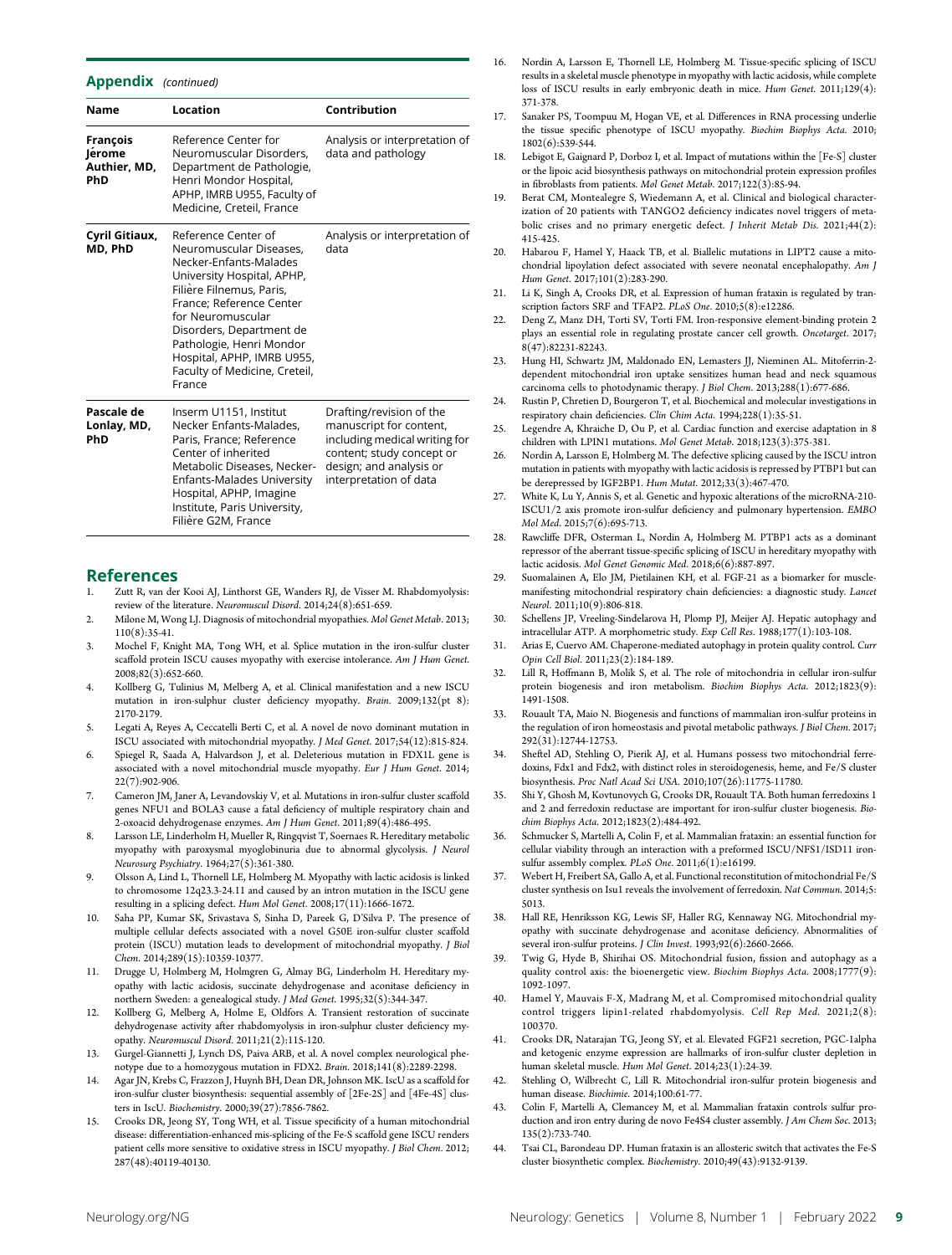- 45. Puccio H, Simon D, Cossee M, et al. Mouse models for Friedreich ataxia exhibit cardiomyopathy, sensory nerve defect and Fe-S enzyme deficiency followed by intramitochondrial iron deposits. Nat Genet. 2001;27(2):181-186.
- 46. Michael S, Petrocine SV, Qian J, et al. Iron and iron-responsive proteins in the cardiomyopathy of Friedreich's ataxia. Cerebellum. 2006;5(4):257-267.
- 47. Acquaviva F, De Biase I, Nezi L, et al. Extra-mitochondrial localisation of frataxin and its association with IscU1 during enterocyte-like differentiation of the human colon adenocarcinoma cell line Caco-2. J Cell Sci. 2005;118(pt 17):3917-3924.
- 48. Gervason S, Larkem D, Mansour AB, et al. Physiologically relevant reconstitution of iron-sulfur cluster biosynthesis uncovers persulfide-processing functions of ferredoxin-2 and frataxin. Nat Commun. 2019;10(1):3566.
- 49. Huang ML, Becker EM, Whitnall M, Suryo Rahmanto Y, Ponka P, Richardson DR. Elucidation of the mechanism of mitochondrial iron loading in Friedreich's ataxia by analysis of a mouse mutant. Proc Natl Acad Sci USA. 2009;106(38): 16381-16386.
- 50. Richardson DR, Huang ML, Whitnall M, Becker EM, Ponka P, Suryo Rahmanto Y. The ins and outs of mitochondrial iron-loading: the metabolic defect in Friedreich's ataxia. J Mol Med (Berl). 2010;88(4):323-329.
- 51. Whitnall M, Suryo Rahmanto Y, Sutak R, et al. The MCK mouse heart model of Friedreich's ataxia: alterations in iron-regulated proteins and cardiac hypertrophy are limited by iron chelation. Proc Natl Acad Sci USA. 2008;105(28): 9757-9762.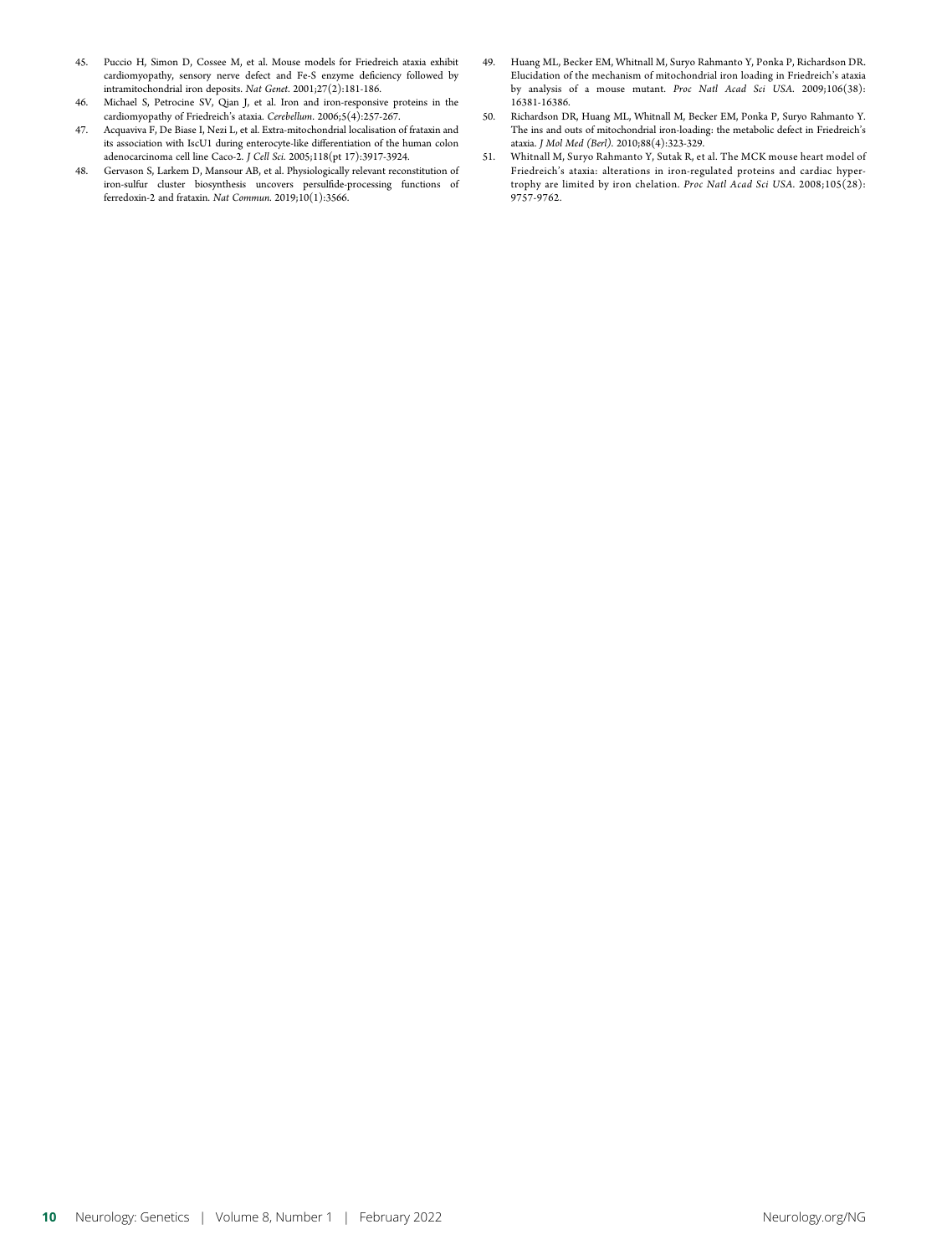

### **Iron Regulation FDX2 and ISCU Gene Variations Lead to Rhabdomyolysis With Distinct Severity and**

DOI 10.1212/NXG.0000000000000648 *Neurol Genet* 2022;8; Sebastian Montealegre, Elise Lebigot, Hugo Debruge, et al.

**This information is current as of January 19, 2022**

reserved. Online ISSN: 2376-7839. Published by Wolters Kluwer Health, Inc. on behalf of the American Academy of Neurology.. All rights an open-access, online-only, continuous publication journal. Copyright Copyright © 2022 The Author(s). *Neurol Genet* is an official journal of the American Academy of Neurology. Published since April 2015, it is